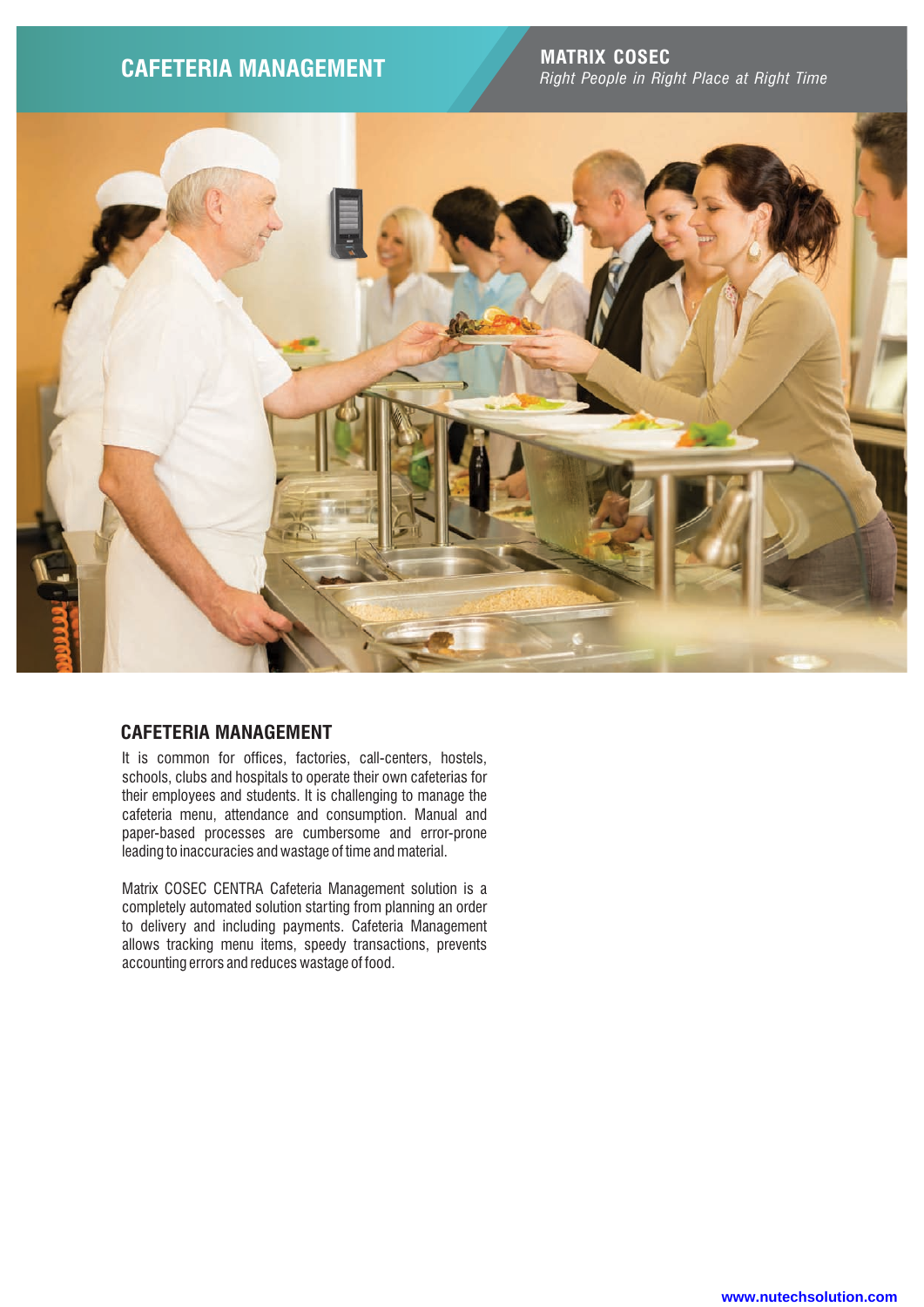

## **CAFETERIA MANAGEMENT PROCESS**



## **KEY FEATURES**

## **Customizable Menu**

Cafeteria Management allows administrator to create up to 255 menu items to accommodate different types of food items offered in the cafeteria. One menu can contain up to 30 such items. COSEC allows creation of 9 different menus.

### **Menu Schedule**

Administrator can schedule above menus for specific dates, days and times. Thus, different menus can be planned for breakfast, lunch and dinner and special days and occasions. On the predefined datetime, COSEC displays the pre-set menu on the screen of the device. User can select any item from the menu and order required quantity.

### **Auto-Selected Item**

This function is useful when the cafeteria serves one item as the complete lunch/dinner meal or offers the most selling item as the default item. One item per menu can be defined as a default item and it will be displayed on the top. User need not navigate through the menu to order the auto-selected menu item. He can order the item just by showing his credentials.

#### **Refund Requests**

When a user orders an item shown in the menu, it is possible that cafeteria cannot serve it due to stock-out or other reasons. It is also likely that cafeteria cannot serve the entire order and offers only few items or partial quantity from the order. Cafeteria Management allows correcting such orders from the Employee Self Service (ESS) portal.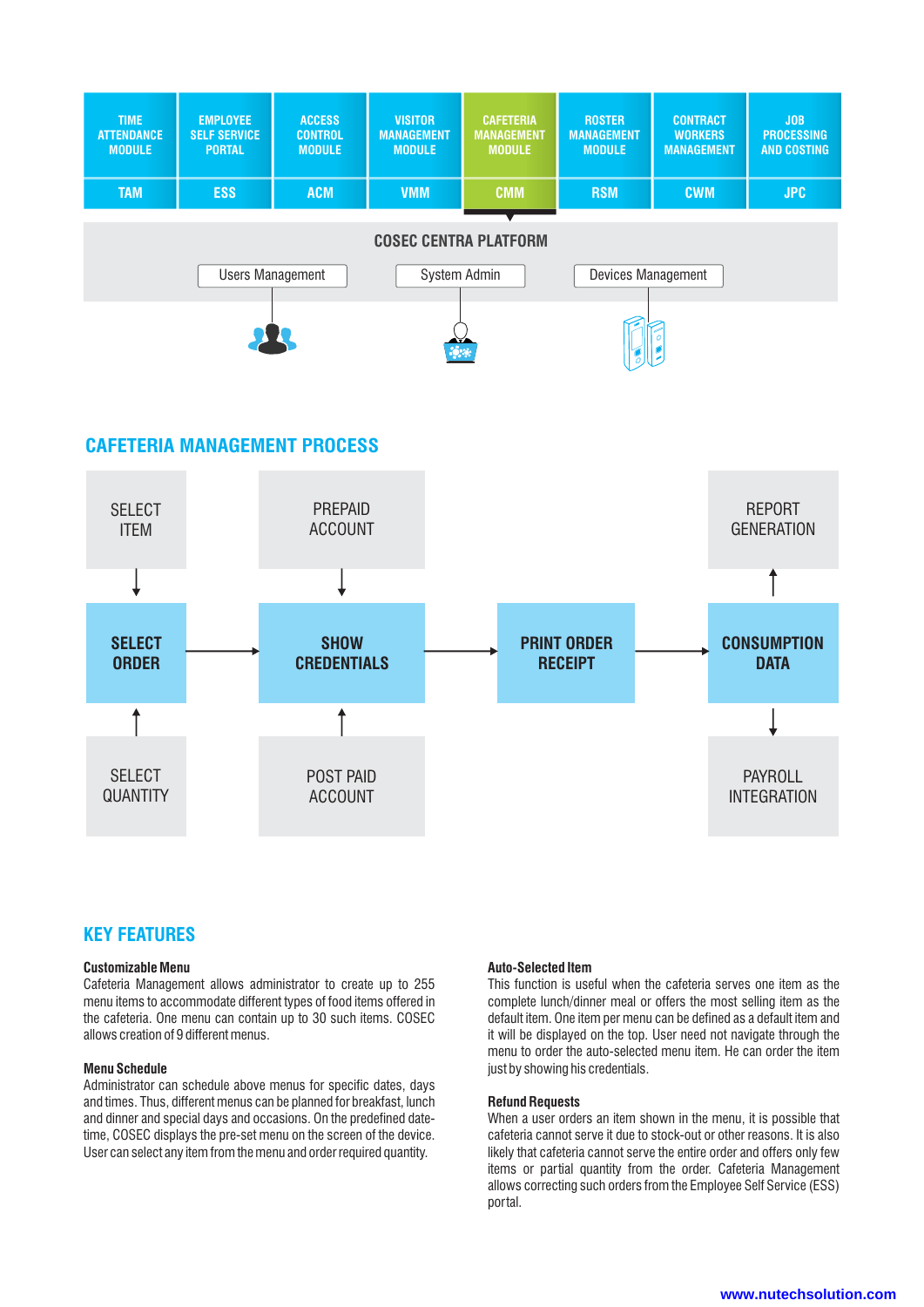# **COSEC CAFETERIA MANAGEMENT BENEFITS**

| <b>ADVANTAGE</b>                                             | <b>BENEFITS</b>                                              |
|--------------------------------------------------------------|--------------------------------------------------------------|
| Use Attendance Data for Planning, Preparing and Cooking Food | Reduce Wastage of Food and Reduce Cost                       |
| <b>Transparent System</b>                                    | Improve Quality of Service and Reduce Leakages and Arguments |
| <b>Automated Data Transfer</b>                               | Save Admin, HR Time, Reduce Errors and Improve Productivity  |
| Cashless, Coupon-less Operation                              | Speedy Operation Improves Efficiency and Increases Capacity  |
| <b>Automated Operations</b>                                  | <b>Reduce Manpower Cost</b>                                  |

### **Cashless Transactions**

Matrix COSEC Cafeteria Management offers postpaid and prepaid accounting options for users to make cafeteria process cashless. Prepaid account users have to recharge their smart cards in advance before ordering food. On the other hand, postpaid users can use any credential including fingerprint, proximity card or smart card to order food. In both the methods, the amount is debited in the user account without any monetary transaction.

#### **Balance Recharge**

Prepaid users can recharge their smart cards using COSEC ENROLL CARD or COSEC door controller from an authorized person. User can check and verify his recharged amount on COSEC devices.

#### **Blocked Users**

Postpaid users are blocked when their consumption has exceeded their pre-fixed amount limits set by admin. Such users can be reinstated by depositing either part or full payments.

#### **Consumption Status**

Both prepaid and postpaid users can check their consumption in real-time using the COSEC Employee Self Service (ESS) portal or COSEC Mobile Application. They can track their daily or monthly food expenses with item-wise consumption. If they detect any erroneous entry in their account, they can request correction.

### **Export Data to Payroll and Billing Software**

COSEC Cafeteria Management module can send data directly to any third-party payroll, ERP or other billing application, thus avoiding need for manual data entry or data transfer saving time and eliminating possibility of human errors and manipulation. Payroll can use this data to deduct the cafeteria amount from the user's salary. Cafeteria Management generates user-wise consumption reports with customized fields in required formats.